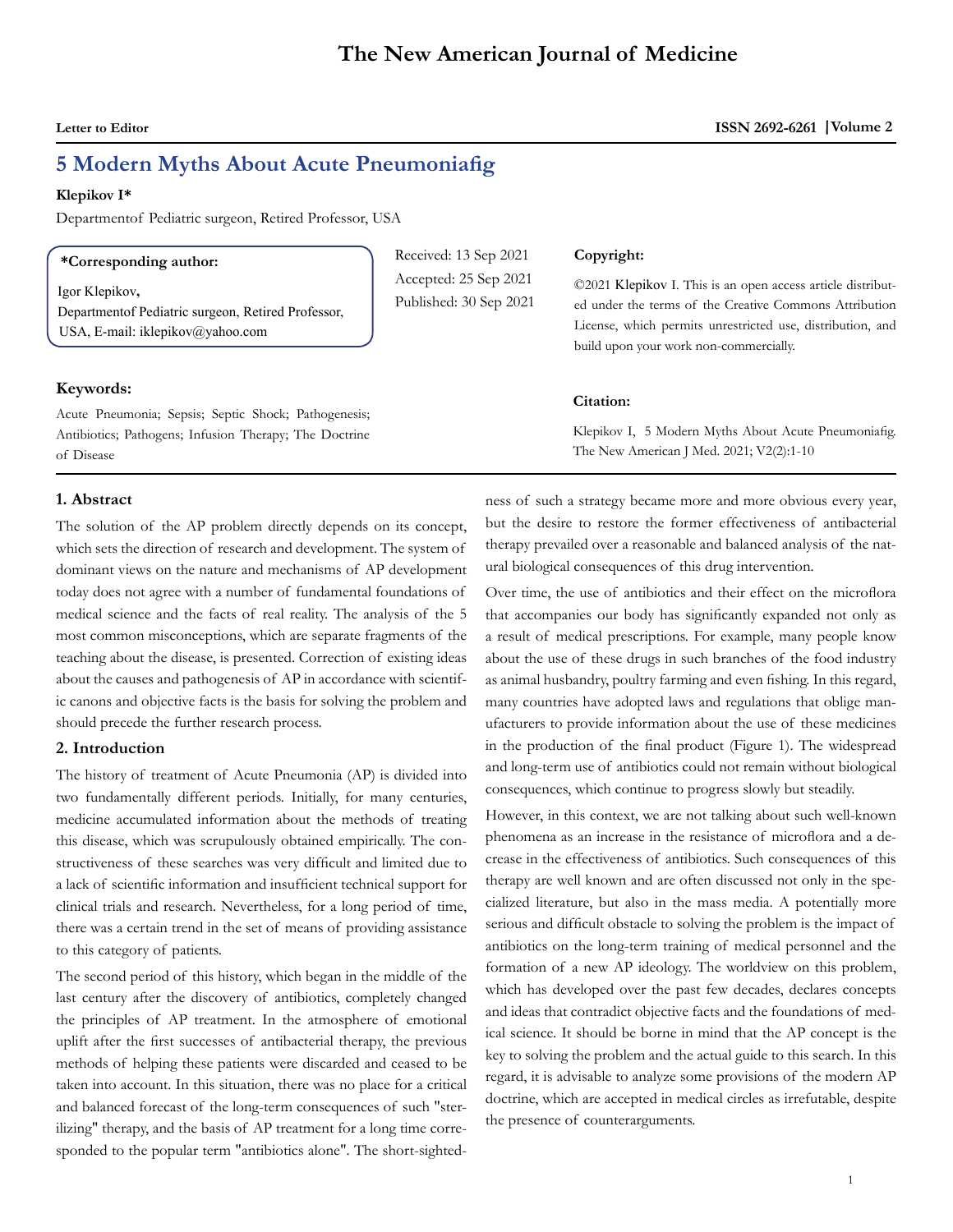#### **3. Myth 1. AP is an Infectious Disease**

 Throughout the centuries-old history of the AP, there was no evidence of the contagiousness of this disease and the danger of its transmission from a sick to a healthy person. Patients with AP were not subjected to isolation and other precautions necessary for infectious processes. There was only a seasonal difference in the frequency of this disease, but no AP epidemics were observed.

The distortion of views on the nature of AP occurred gradually and in parallel with a decrease in the effectiveness of antibiotics and an increase in the resistance of microflora. During the initial success of penicillin, acute inflammation of the lung tissue continued to be considered as a non-specific process, which corresponded to the probability of participation in its occurrence of many symbionts around us. However, the further decrease in the effectiveness of antibiotics with persistent attempts to solve the problem of AP with the help of etiotropic therapy grew with each new generation of doctors and naturally accustomed them to the idea of the leading role of infection in this disease. In this regard, it is important to pay attention to the undoubted fact that the etiology and epidemiology of bacterial forms of AP have not undergone fundamental changes in recent decades, and the classification of this disease as infectious was not accompanied by a corresponding change in the epidemiological conditions and regime for such patients.

Thus, the classification of bacterial forms of AP as infectious diseases was a reflection of an excessive perception of the role of the etiology of the process. The introduction of this term in the description of the AP does not have a reasoned scientific basis and further narrows the view of the problem, creating additional difficulties in solving it.

In this context, it is useful to get acquainted with the materials on viral forms of AR, the pathogens of which require compliance with epidemiological conditions. The frequency of viral lung lesions has been steadily increasing in recent years [1, 3], which seems quite a natural consequence of prolonged exposure to antibacterial drugs. If earlier banal bacterial inflammations were often the result of respiratory viral diseases, during which the number of such patients increased, in recent years the viral expansion has grown so much that the development of AP periodically has the character of epidemics [4] and even pandemic.

According to such characteristics as the transmission of the pathogen and the need to introduce anti-epidemic measures, the term "infectious" is suitable only for the viral etiology of AP. However, even with this variant of the disease, you should pay attention to one very significant indicator. For example, according to the statistics of the current SARS-COV-2 pandemic, the causative agent of which experts assess as particularly virulent, the overwhelming number of infected people (up to 80%) overcome this contact without resorting to medical care, and in a fifth of them the infection is generally asymptomatic [5, 8].

These data confirm the old rule that says that people do not get infected with pneumonia, but get sick. Infection of the body means the transmission of a pathogen that does not belong to representatives of our microbiota, but this fact is not equivalent to the transmission of the disease, since additional conditions are necessary for the development of AP. In this regard, the emphasis on the word "infection" has a double meaning. Such terminology is relatively important only for the epidemiology of viral diseases. At the same time, the general meaning of this term for all variants of AP plays a negative role, unnecessarily focusing on the etiology of the process.

## **4. Myth 2. The Severity of The AP Course Is Due to The Properties of Its Pathogen.**

The longer antibiotics were used, the more clearly the microflora around us demonstrated its biological ability to adapt. The decrease in the effectiveness of antimicrobial drugs was explained not only by the growing resistance of pathogens, but also by their special virulence. At the same time, the properties of individual microbes studied "in vitro" served as the basis for analogies and explanations of the clinical features of the disease. Such ideas about the clinical significance of the type and properties of the pathogen made it necessary to urgently determine the pathogen of AP for targeted antibacterial therapy. Attention to this characteristic of the disease only confirms its non-specific etiology and the possibility of participation in this process of a wide list of microorganisms.

For a long period, practical medicine has been trying to establish a microbiological diagnosis of AP, in the overwhelming number of observations, not being able to study the material from the field of inflammation. Therefore, the main tests used were studies of the microflora of the nose and oropharynx, as well as trace reactions in the form of determining the antigens of individual strains in the blood and even in the urine. However, the presence of certain microbes in the human body does not yet serve as proof of their participation in the inflammatory process. As a result, leading experts recognized that attempts to determine the pathogen of AP do not affect the results of treatment, and the appointment of antibiotics should be empirical [9]. The actual meaning of this conclusion means that the pathogen of the process remains unknown in the overwhelming number of patients with AP and there is no evidence explaining the severity of the disease by the special virulence of the bacterial factor.

Recent events have presented one more counterargument against the fact that the properties of the pathogen determine the severity of the course of the disease. Each one of us, being a unique biological object, also reacts in a unique and individual way to the same stimuli. The emergence of a pandemic as a result of the spread of one pathogen shows us an infinite range of options for such contact, in which the infectious agent actually has constant characteristics in each observation, but the individual result of its penetration into the body is significantly different.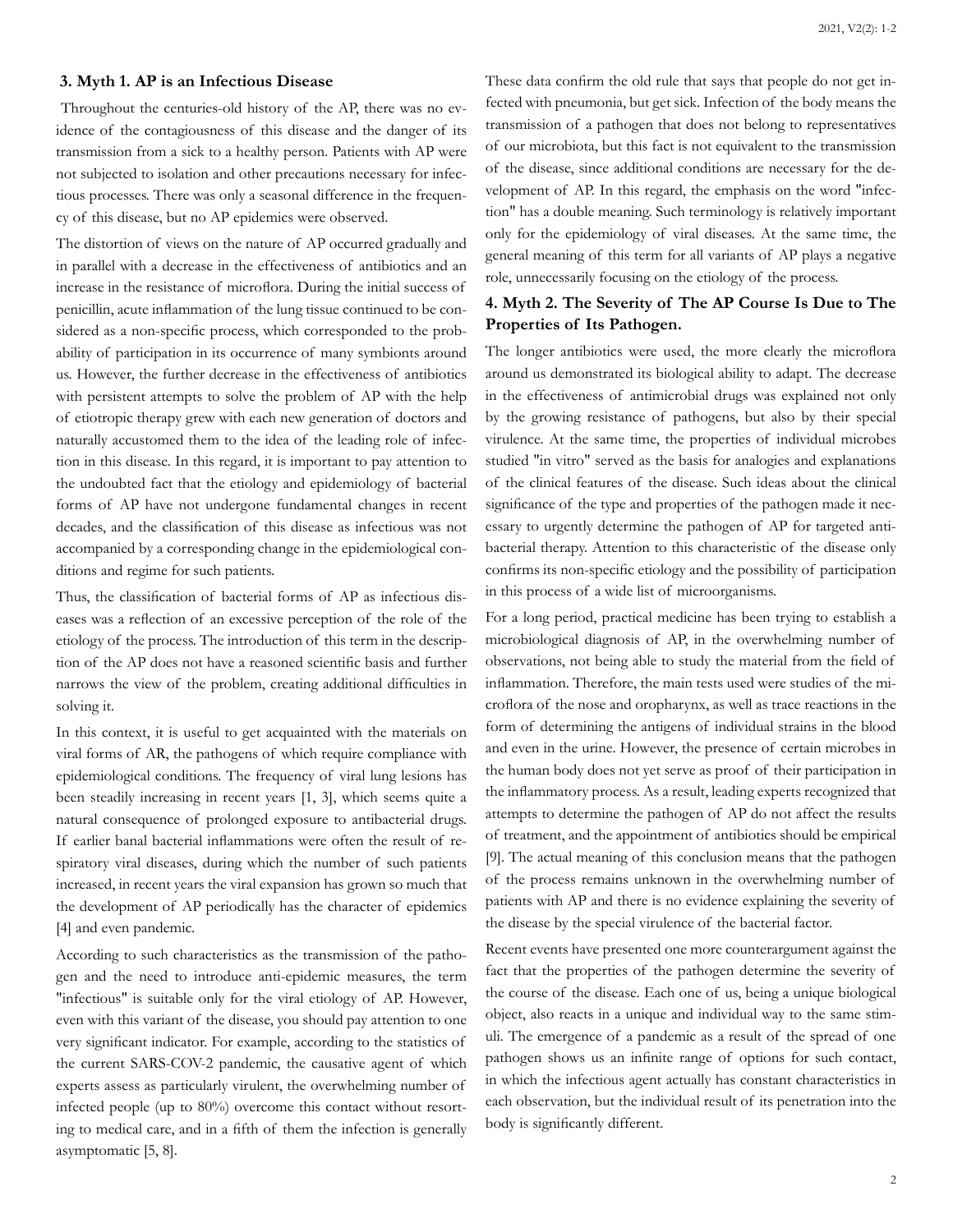## **5. Myth 3. Sepsis and Septic Shock are Common Complications of AP**

The idea of the leading role of the pathogen in the severity of clinical manifestations of AP, naturally, contributes to the expectation of septic complications in such patients. Complications, such as sepsis and septic shock, have been considered for many years as the main causes of the severe course of the disease. The modern interpretation of the manifestation of AР is based on the Systemic Inflammatory Response Syndrome (SIRS), which has certain clinical and laboratory criteria [10, 12]. In previous years, this feature of the body's response to the inflammatory process was considered in the form of three main forms of manifestation of its reactivity: hypoergic, normoergic and hyperergic. That is, this gradation divided one of the characteristics of inflammatory diseases into possible individual variants of the course of the process from cases with relatively slow development to the most aggressive and lightning-fast forms. In the modern interpretation, the concept of SIRS in AP combines the reactions of the body that do not have the character of extreme manifestations of the disease. At the same time, low-symptomatic forms of AP have actually ceased to be allocated to a separate group, and its more severe manifestations, depending on clinical and laboratory changes, are currently regarded as sepsis or septic shock [10]. The diagnosis of these complications in accordance with modern recommendations does not require such a cardinal confirmation of their septic nature as the detection of the pathogen in the blood. It is surprising that the etiology of the disease, which usually occupies the main place in the descriptions of AP, loses its significance just in those situations when it becomes a more important criterion.

In the literature on this issue, only isolated reports of bacterial forms of AP can be found, in which the frequency of detection of bacteria in the blood of patients with this disease is only from 2-9% to 12%, including not only cases of sepsis and septic shock, but also bacteremia [9, 13, 14]. Analyzing septic complications of various diseases, some authors draw attention to the fact that bacteriological blood testing in patients with AP usually does not give results [15, 16]. Even in patients with septic shock with pneumonia, the frequency of positive blood cultures is only from 13.2% to 18%, and the comparative mortality rates from this complication with positive and negative tests do not have significant differences [17, 18].

The main reason for the negative results of bacteriological blood tests in most patients with AP with sepsis and septic shock is explained by the effect of preliminary antibacterial therapy [15, 19, 20]. The paradoxical nature of this conclusion is obvious, since it turns out that, on the one hand, antibiotics effectively destroy bacteria, but, on the other hand, they are not able to prevent the development of septic complications. This strange and illogical explanation could arise only on the basis of the complete dependence of the ideas about the clinical manifestations of AP on the leading role of its pathogen.

The idea of the causes of the severity of clinical manifestations of AP changes dramatically if we recall the fundamental features of inflammation of the lung tissue. In modern publications, the mechanism accompanying inflammation in the lungs is not given due attention, so cases of sepsis and septic shock in patients with AP are not analyzed as a separate group. The general material of the analysis of these complications usually includes information about various diseases, in which patients with lung tissue inflammation account for up to 40-50% [12]. The combination of diseases with diametrically opposite pathogenetic mechanisms is a very serious misconception about such analytical work.

In connection with the above, it is necessary, first of all, to recall the main mechanisms of inflammatory transformation of tissues in the affected area. The basis of the pathological restructuring of tissue structures is the indispensable development of a consistent reaction of blood vessels with impaired blood flow and increased permeability of their walls, as well as the mandatory accompaniment of these changes with five classic signs of inflammation (heat, pain, redness, swelling and loss of function). The last sign, a violation of the function of the affected organ, plays a leading role in the clinical manifestations of the disease.

But, the main feature of the topic under discussion is the fact that AP is the only representative of inflammatory processes occurring in the small circle of blood circulation, unlike all other nosologies localized in the large circle. The inverse proportion of the functional state between the two circulatory circles with their inseparable anatomical and functional connection and interdependence clearly indicates fundamental differences in the pathological mechanisms accompanying the different localization of the primary focus of inflammation. In this regard, the interpretation of the pathogenesis of AP by analogy with other forms of acute inflammation can in no way have the same scenario. The assessment of the identified deviations of the vital functions of the body should also have a different understanding.

The appearance of a focus of acute inflammation in the vessels of the small circle is a disaster for the body and the cause that disrupts the balance between the two halves of the circulatory system. The localization of this zone not only creates a physical obstacle to the main blood flow, which is ejected by the right half of the heart (Figure 2), but also is a source of reflex spasm of the pulmonary vessels [21, 24]. The capacity of the small circle decreases, and the pressure in its vessels increases. To correct this situation and avoid asynchronous operation of the cardiovascular system, the body changes the parameters of the large circle of blood circulation, reducing the pressure in it and increasing its volume for a sudden "excess" of circulating blood (the Schwiegk's reflex).

Autonomous regulation of blood circulation is one of the fundamental materials of medical science, and the described mechanism allows the body to avoid hemodynamic shifts in the AP that become incompatible with life. The more aggressive the inflammatory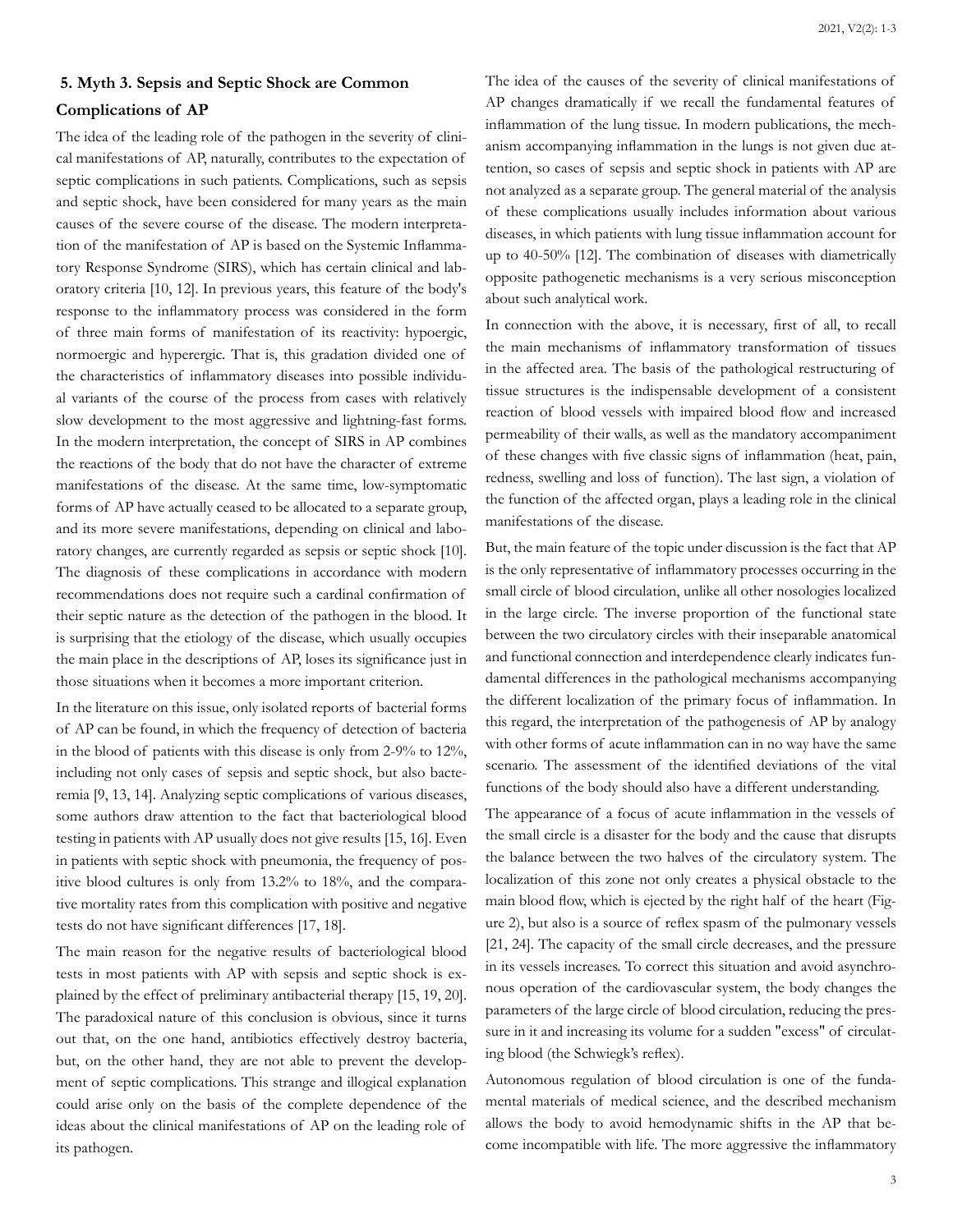process develops, the less time the body has to adapt and the more serious deviations are observed as a result. In such situations, the hyperergic reaction of the body to a sudden problem has long been considered as sepsis, although no evidence of the generalization of the infectious onset is given. In the most critical situations, secondary changes in peripheral hemodynamics fully correspond to the definition of shock, the origin of which is associated with damage to the pulmonary vessels and the body's attempt to restore the proportions between the two circles of blood circulation and the synchronicity of their work. This variant of shock is not caused by a septic factor, and it would be more correct to designate it as a pulmonal shock [25]. Incorrect interpretation of the cause of severe AP increases the concentration of attention on the etiology of the process in many cases without specifying a specific pathogen and leaves aside the true causes and mechanisms of critical situations. These misconceptions are further deepened as a result of existing approaches to assessing the condition of patients. The lesion of the vessels of the small circle is an indispensable result of inflammation of the lung tissue and the source of the resulting catastrophe of blood circulation. However, the idea of the septic nature of generalized circulatory disorders involves diagnosis, interpretation and their subsequent correction based on the parameters of peripheral blood flow. These principles, which are quite acceptable in other localities of the primary focus of inflammation, have the opposite meaning in patients with AP, when shifts in peripheral blood circulation are secondary and more reflect the adaptation process, rather than the initial manifestations of the disease.

The inverse relationship of blood pressure indicators in the small and large circles of blood circulation has been known for a long time, but the significance and role of this phenomenon in the pathogenesis of AP is not even mentioned today. Modern recommendations and protocols for the diagnosis and treatment of AP complications are focused on the leading role of the etiological factor in the development and course of the disease. The main cause and the beginning of the inflammatory process is considered to be its pathogen, and the further dynamics and development of complications are explained by its aggressive properties. The existing principles allow us to freely use such diagnoses as" sepsis" and" septic shock " on the basis of clinical and laboratory, and not bacteriological АP.

The ideology of this misconception continues to spread today to COVID-19 pneumonia. The severity of this form of the disease is explained by the development of viral sepsis and viral shock, which are considered as causes only by analogy with the existing concept of АР, without any attempts at objective diagnosis [26, 27]. And H.C. Prescott and T.D. Girard [28], analyzing the features of COVID-19 pneumonia among hospitalized patients, frankly note that viral sepsis in them resembles (!) bacterial and develops in 20% of these observations, but they do not confirm these figures with any microbiological arguments.

Thus, the clinical manifestation of AP is due to the body's reaction to the onset of the inflammatory process, which is currently called SIRS. It should only be noted that SIRS has a huge range of individual manifestations from barely noticeable signs to the most aggressive forms of the disease. It is the latter variants of the clinical picture that are classified as septic complications, although these manifestations do not depend on the characteristics of the pathogen and are due to the rapid development of the general mechanisms of the process with insufficient compensation for violations.

## **6. Myth 4. AP is Accompanied by A Significant Loss of Fluid.**

Currently, almost all urgently hospitalized patients immediately get access to the venous bed and begin to receive an infusion of solutions. This priority of this procedure is due not only to the need to have the most effective way of administering medications, but also to compensate for the loss of fluid, which in acute diseases has many reasons for this. Further recommendations for the correction of water-electrolyte and volume losses and the choice of the infusion rate are determined by the general criteria for their diagnosis in accordance with the parameters of the large circle of blood circulation. Considering AP, first of all, as a result of infection and not focusing on the localization of the process, modern medicine does not make exceptions in this therapeutic direction for patients with inflammation of the lung tissue.

For many years, fever and tachypnea were considered the main causes of fluid deficiency in patients with AP [29]. But, the role of these factors in the occurrence of inconspicuous losses is hardly worthy of comparison with the consequences of homeostasis disorders that accompany such diseases as, for example, enterocolitis or peritonitis, when the body really loses large volumes of fluid and these losses are quite noticeable and can be assessed both quantitatively and qualitatively.

Despite such a significant difference between demonstrative and hidden losses, the recommendations regarding the volume and speed of infusions in severe patients with septic complications of inflammatory diseases are the same, regardless of the location of the primary focus [11, 12, 26, 30]. From my point of view, the lack of liquid in the AP, which occurs in a short time as a result of evaporation, is clearly exaggerated. Practical medicine does not have precise methods for determining the losses expected as a result of perspiration. At the same time, one of the main reasons for the appointment of infusion therapy for AP is the tendency of these patients to hypotension. It is this sign that serves as a guideline for intravenous infusions, since the next recommendation after the start of bolus infusions, which often do not achieve the expected effect, is the introduction of vasopressors to these patients.

The mechanism of hypotension in the large circle of blood circulation in AP, as a result of damage to the pulmonary vessels, was presented above. This sign of the disease is especially manifested in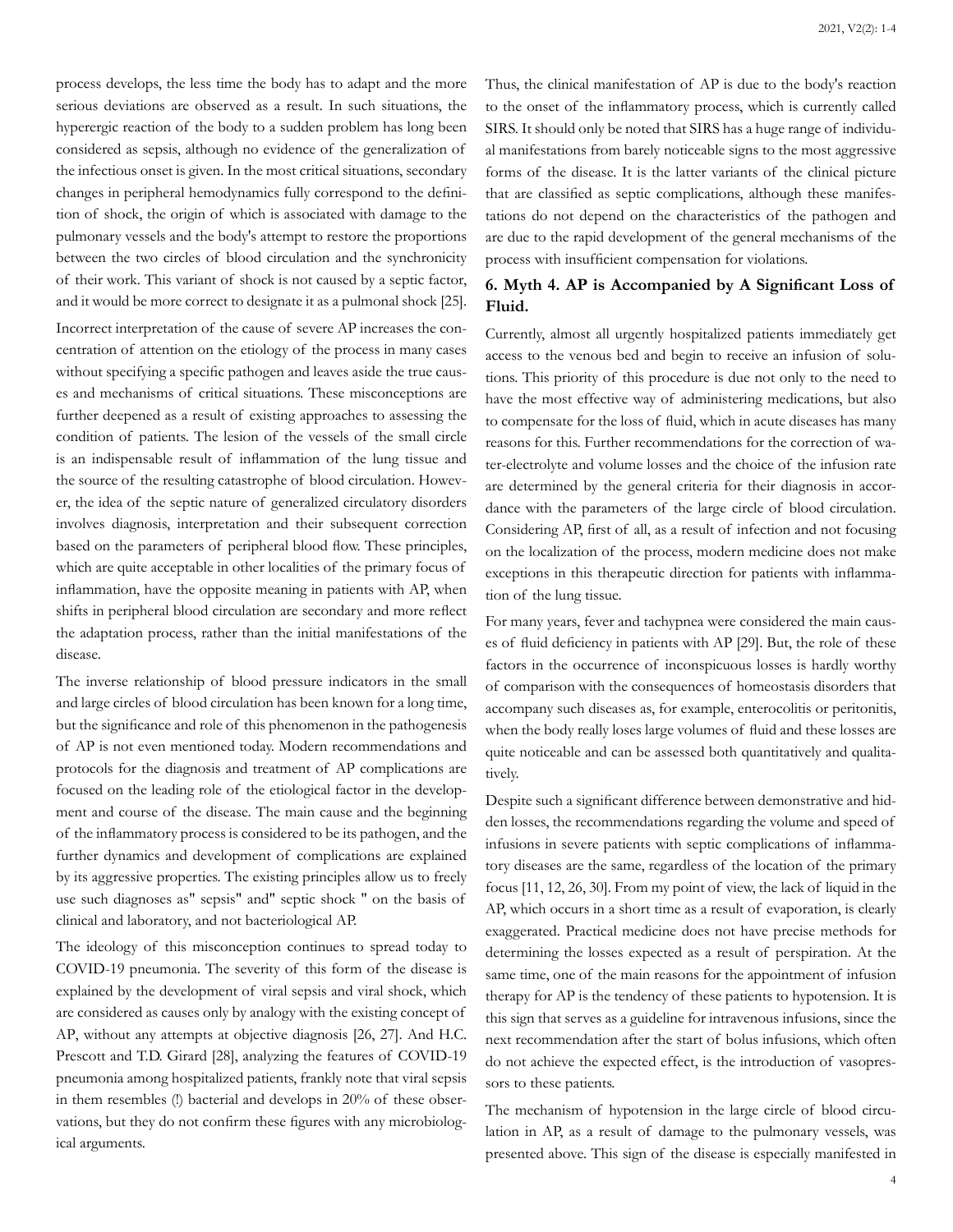the aggressive development of the process. In this situation, it is not difficult to imagine the role played by infusions that increase venous return and additional blood flow to the focus of inflammation (Figure 2, comment 2). However, the effect of infusion therapy on the development of AP is a much more complex process than its visual version shown in the figure.



**Figure 1**: Packaging of fish products with information about its connection with antibiotics.



**Figure 2:** Schematic representation of the human circulatory system. 1.The comparative value of foci of acute inflammation (yellow fields) for different departments and volumes of blood flow, depending on the possible localization.

2.The initial route of intravenous administration of solutions (dark purple arrow).

The need to clarify the role of infusion therapy in the dynamics of the development of lung inflammation arose in our work many years ago, when the most aggressive bacterial forms of AP began to be purposefully hospitalized in our department during the initial period of the disease. The concentration of a large number of such patients was accompanied by the rapid development of pleural complications and high mortality in them. A typical example of such a development of events is our following observation.

A 2-year-old girl was taken to the clinic with abdominal pain and shortness of breath 12 hours after their appearance. According to her medical history, the child was healthy, but in the last few days she had a mild respiratory syndrome with a runny nose and a cough without fever. Upon admission to the clinic, the patient was diagnosed with AP (Figure 3). Intensive treatment was immediately started, including intravenous administration of two antibiotics and intravenous fluids up to 30 ml / kg / hour for 2 hours, followed by a decrease in the infusion rate to 10 ml/ kg/ hour. Despite the treatment, the child's condition did not improve, and a control radiograph was diagnosed with pyopneumothorax 36 hours after hospitalization (Figure 4). The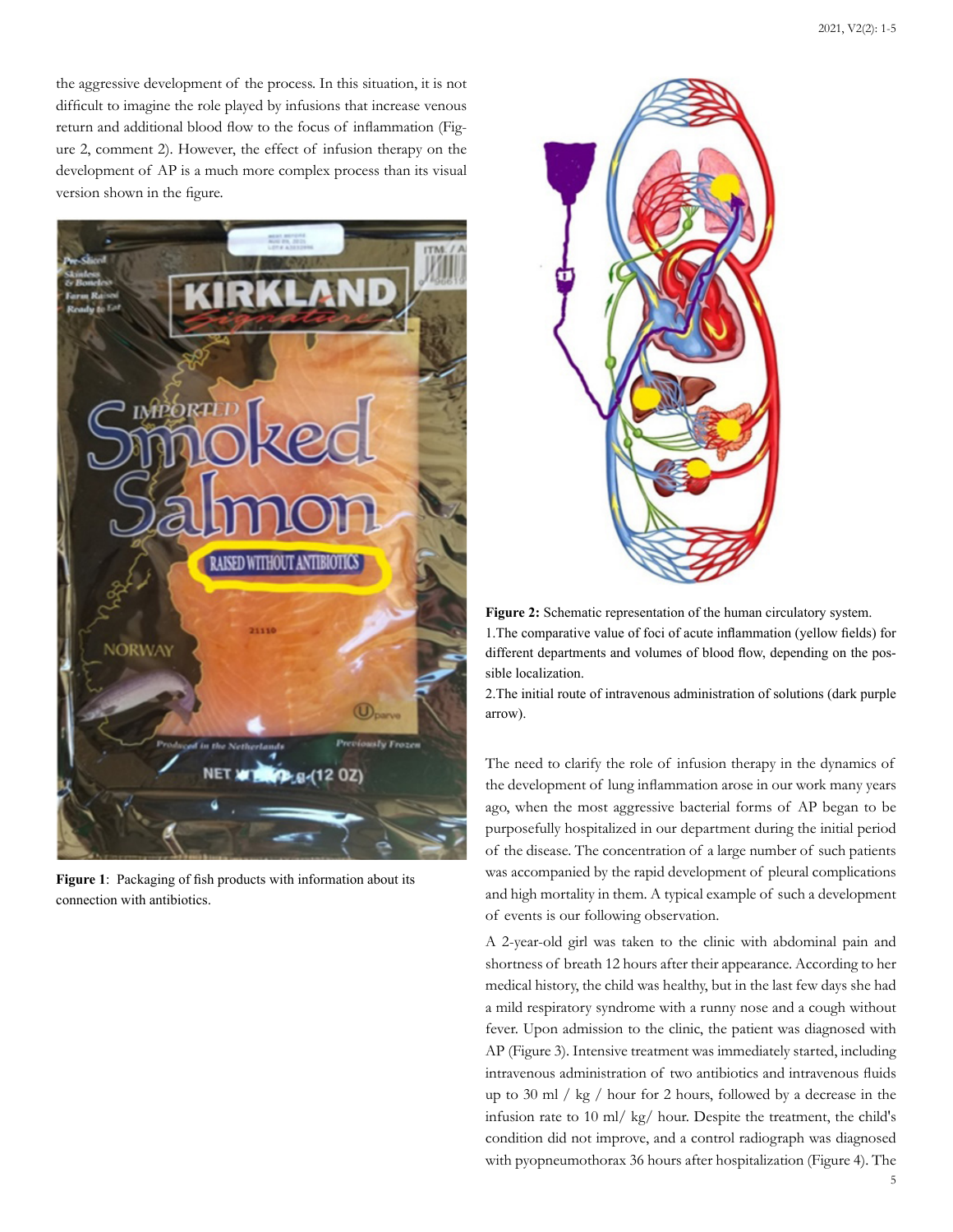pus obtained from the pleural cavity during drainage was subjected to bacteriological and microscopic examination, but no microflora was found in it.

The presented observation cannot be an absolute proof of the negative effect of infusion therapy on the dynamics of the inflammatory process in the lung. The results of the observed transformation in the area of inflammation only allow us to assume such a dependence and draw appropriate conclusions on an empirical basis. Therefore, in order to find additional arguments in favor of such an assumption, which cannot be obtained in clinical conditions, animal experiments were conducted.

The volume of the description of experimental studies does not allow us to present them in the framework of a journal article. However, if it is necessary to obtain this information, it can be found in available sources [31, 32]. Only the section of the study that is directly relevant to the issue under discussion is given here.

First of all, a model of the bronchogenic form of AP was created. At the same time, in order to reduce the charismatic etiology of the disease and to assess the significance of other factors, cultures of microbes that are usually not considered as pathogens of AP were used. The choice was made in favor of Escherichia coli and Staphylococcus epidermidis. When a statistically reliable stable production of the AP model was obtained, in the final series of experiments, intravenous infusions of solutions were administered to rabbits during the occurrence of inflammation in the lungs. The volume of infusions was 30 ml / kg / hour and was performed once a day for 3 days. In addition, in 6 cases, the addition of a methylene blue dye to the infusion solution was used. This technique was borrowed from the ex-

periments of V. Mеnkin, who discovered the permeability factor [33]. The results obtained after euthanasia of animals on the fourth day of the experiment showed the following. Reproduction of the AP model without subsequent intravenous infusions was accompanied by the development of local inflammation of the lung tissue with a slight pleural reaction in some cases. Intravenous infusions in all cases were accompanied by the development of parapneumonic pleurisy. In two cases, pyopneumothorax was detected, the cause of which was small foci of destruction in the lung tissue. After infusions with the addition of dye, weakly colored lung tissues were found along the periphery of the inflammatory focus (Figure 5).

Thus, the results of the experiments allowed us to obtain additional and undoubted confirmation of the negative role of intravenous infusions in AP. The use of the dye demonstrated a visual effect of the spread of inflammatory infiltration in the lung tissue, which is a consequence of increased blood flow to the area with increased vascular permeability. In addition, it should be emphasized that, despite the strict repetition of the experimental conditions in each specific case, the final results represented a number of different variants of pathology.

The presented information allows us to analyze the reasons for the continued growth of pleural empyema in patients with AP from a different angle, even in regions with advanced healthcare systems [34, 35]. Such an analysis will allow us to evaluate one of the pathogenetic mechanisms of AP and understand why community-acquired pneumonia occurs with parapneumonic effusions in 20-50% of cases, and pleural empyema often turns out to be sterile in microbiological studies [36].



**Figure 3:** X-ray photograph of 2 you. girl 12 hours after the first signs of AP with abdominal pain syndrome were discovered. There is homogeneous shading in a middle-right pulmonary field.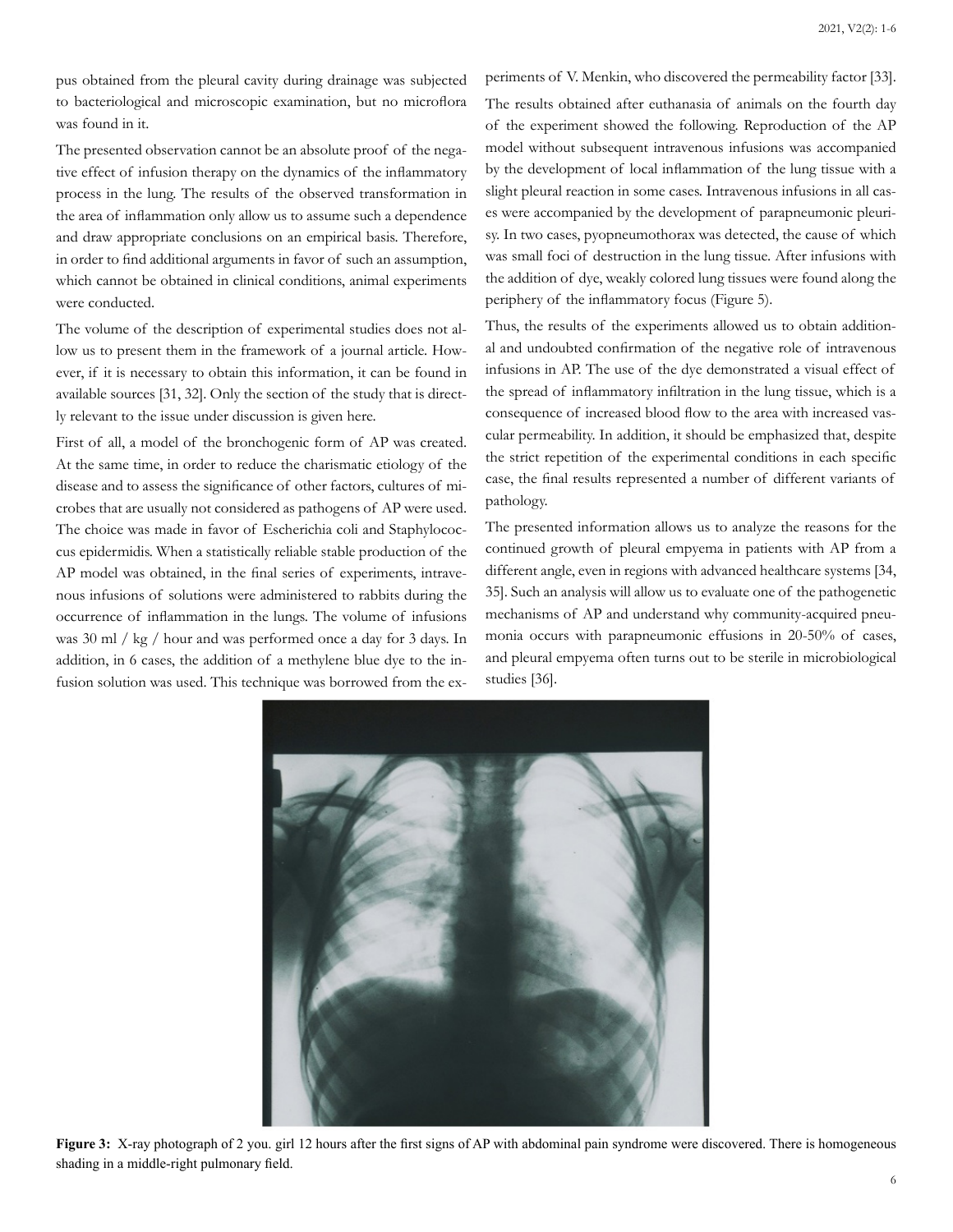

**Figure 4:** X-ray of the same patient (see Fig. 3), 36 hours after the start of inpatient treatment. There is an intense uniform darkening of almost the entire right hemi thorax with a displacement of the mediastinum to the left, as well as a cavity with a fluid level in the upper pulmonary field.



**Figure 5**: Macro-preparation of the lung (experiment, series 4b). Massive focus of the inflammation in a pulmonary surface (red arrow), surrounded by the additional sections of infiltration with blue shading (blue arrows). Explanations in the text.

#### **7. Myth 5. Antibiotics are the Main Treatment for AP**

In the middle of the last century, a significant event occurred in medicine, the biological role and didactic significance of which are still not fully understood. We are talking about the discovery and the beginning of the use of antibiotics, which changed not only the basic principles of the treatment of inflammatory processes, but also had a specific impact on the formation of professional ideas about them. The first experience of treating many severe inflammatory diseases with antibiotics has brought fantastic results that could not even have been expected before. These drugs have saved millions of lives, and despite the loss of their initial effectiveness, they continue to retain their therapeutic value when properly used.

Аntibiotics are still one of the most popular medicines. Their action, unlike other representatives of the pharmacopoeia, is directed not at the structures and substances of the body, but at its microflora. At

the same time, each representative of the microbial world is itself a separate biological object. It is these circumstances that can explain the fact that the same antibiotic can help as a general therapeutic agent for diseases that are completely incomparable in pathogenesis. Today, as in the initial period of the use of antibiotics, their positive effect is considered as the main condition for success in the treatment of AP, but with such a narrowly focused therapy, the elimination of functional and morphological disorders remains completely a problem of the body.

The action of antibiotics cannot be used only against suspected pathogens of AP. Their introduction into the body affects those representatives of the microflora who are sensitive to this drug. In this regard, antimicrobial treatment can create biological side effects. It is impossible to avoid such results of antibacterial therapy, and their stability and prevalence with the further use of antibiotics retain the prerequisites for strengthening these negative consequences.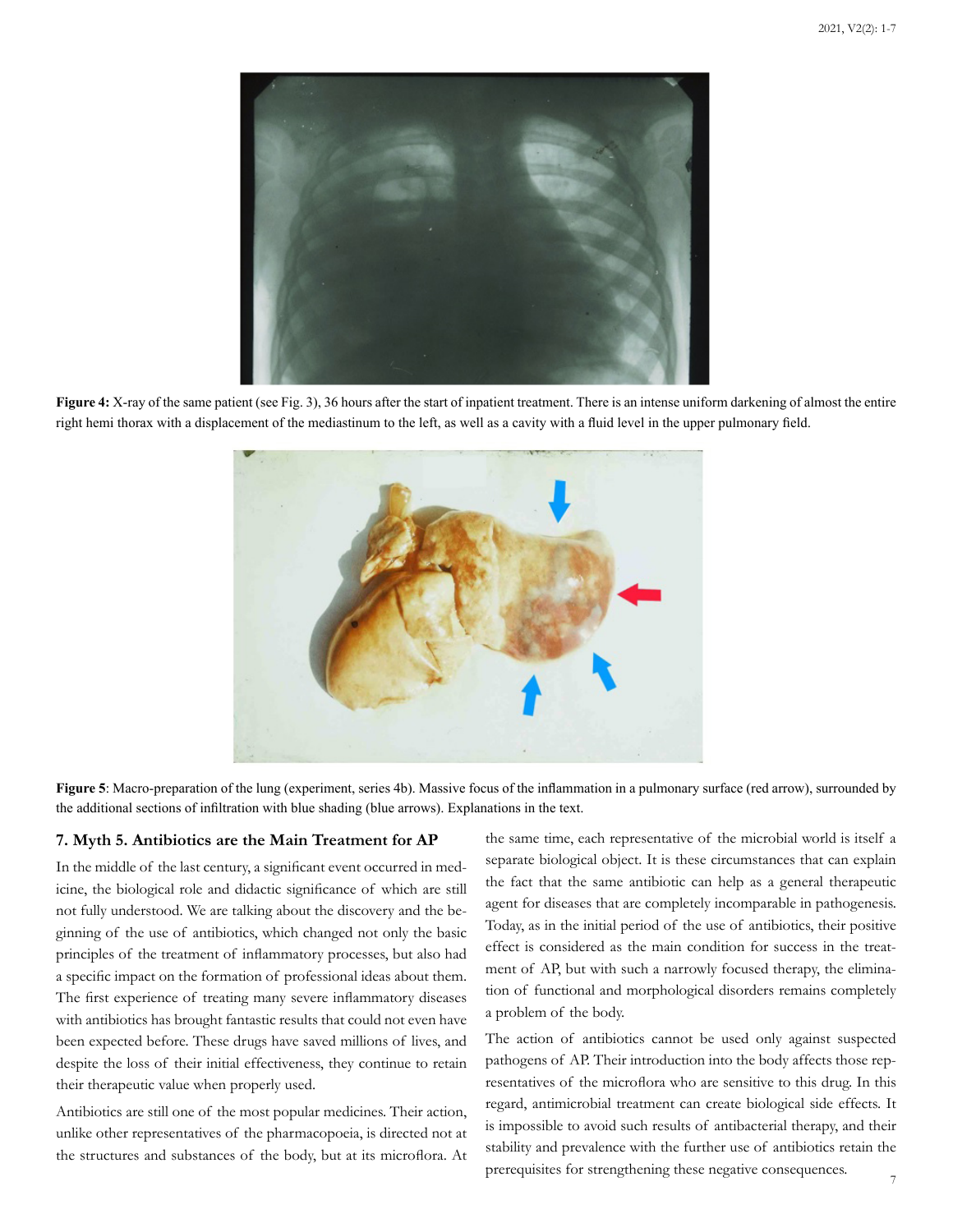Today, the discussion of antibiotic-resistant strains of pathogens, a whole galaxy of which has appeared in recent decades and continues to grow, has become commonplace. The detection of such strains in healthy people during testing, if necessary, is no longer a non-standard situation. Dysbacteriosis has become a habitual probability of long-term treatment with antimicrobial drugs.

Finally, during the period of widespread use of antibiotics, a change of leaders among the pathogens of AP began to be observed. In the literature, it was not possible to find special studies confirming the effect of this therapy on the dynamics of the etiology of the disease. However, this phenomenon, which was not so obvious in the past, is quite consistent with the prescription of antibiotics. Prolonged suppression of the dominant pathogen of AP leads to a gradual predominance of other microorganisms in the development of this process. This frequency of change of AP pathogens is another indirect proof that the causes of the disease remain the same and do not have a direct dependence on the microflora.

To the above, it is necessary to add such an undoubted statistical fact as the steady increase in the incidence of AP of viral etiology, which has been observed in recent decades [1, 3]. The shift in the etiology of lung inflammation towards viral forms is another result of the long-term suppression of the microbial segment of our microbiological support. This postulate cannot be accepted as an absolute argument, but further events should show the trends existing in this section. In the meantime, it can be stated that over the past couple of decades, the coronavirus epidemics have turned into a pandemic, and vaccinations do not give a full guarantee and require their repetition due to the appearance of new and new strains. This picture suggests that humanity is entering the era of viral diseases. If the future begins to confirm these gloomy assumptions, then their results should be considered a side effect of our achievements and efforts.

 The peculiarities of antibiotics that have only an antibacterial effect and do not affect the vital links of pathogenesis do not allow us to consider them as the leading and even more so the only means of treating AP. But for many years, the bulk of these patients were treated on the principle of "only antibiotics", isn't it? If we add to this the above-mentioned side effects of this method, then the further use of drugs of this group should be carried out under much stricter control than it is being carried out now. However, in this situation, an insurmountable obstacle arises, due to many years of didactic traditions. Medical training based on the expected benefits of antimicrobial principles today orients therapeutic efforts in the same direction, despite changing conditions, logic and meaning.

At the moment, the recommendations of specialists and specific approaches to treatment demonstrate a subconscious desire to preserve old stereotypes, despite the change in the etiology of AP and the inadequacy of antibacterial therapy to new conditions. The appearance of a large number of patients with COVID-19 pneumonia led to the fact that antibiotics that do not have an antiviral effect automatically lost their purpose. However, this logical assessment does not correspond to the real state of affairs.

Currently, bacterial co-infection, the methods of determining which cause great doubts about their reliability, is detected only in a few percent of cases among patients with COVID-19 pneumonia. At the same time, antibiotic treatment is carried out in more than 70-80% of these patients [37, 42]. The role of old stereotypes of medical care in the new conditions becomes even more convincing when they are not subjected to the necessary revision at all, and patients with coronavirus infection are automatically included in the treatment regimen for community-acquired pneumonia [43, 44]. However, it is no secret that such treatment regimens are based on antibiotics.

While continuing to consider antibiotics as the main therapeutic agent for AP, no one focuses on those facts that contradict such an assessment of their role. After a long period of antibiotic use, they are still prescribed empirically [9, 42, 45, 47]. The target choice of medicines remains "blind", depending on the experience of the attending doctors, the capabilities of the local pharmacy and often as a happy coincidence. The dubious accuracy of determining the pathogen has not changed for the better for many years, and in the first hours and days of treatment, the etiology of AP is usually unknown. The same antibiotic is taken as the basis for the treatment of completely different diseases, incomparable from the point of view of the mechanism of development, when the medical duty is performed by distributing one drug between different categories of patients. Long-term efforts to improve treatment outcomes with long-term courses have been replaced in recent years by recommendations for antibacterial therapy for 3-5 days [9, 48, 50].

The emergence of the pandemic has led to an increase in the number of cases of the disease with a coronavirus etiology. New conditions with a sharp increase in the risk of spreading the pathogen only strengthened the etiotropic problem-solving strategy and preserved its tactical principles. In bacterial forms of AP, efforts were made to more quickly determine the pathogen and choose the most effective antimicrobial agent. Having failed in this long-term search, practical medicine is currently trying to narrow down the range of research. Now, with COVID-19 pneumonia with one variant of the pathogen, but the lack of effective etiotropic agents, the search for a suitable antibiotic against it begins.

The monopoly of old ideas in conducting modern research on the problem of AP remains a very big obstacle to achieving success. For example, the antibiotic "azithromycin" has been used in medicine for more than 30 years not only for bacterial forms of AP, but also for middle ear inflammation, streptococcal pharyngitis and even diarrhea [51]. Currently, this drug, which does not have proven antiviral activity, is being tested in clinical conditions against coronavirus [52]. Only the lack of other ideas for solving the problem and confusion can explain the fact that, having received no evidence of the beneficial effect of this antibiotic against the coronavirus, the authors suggest continuing this study.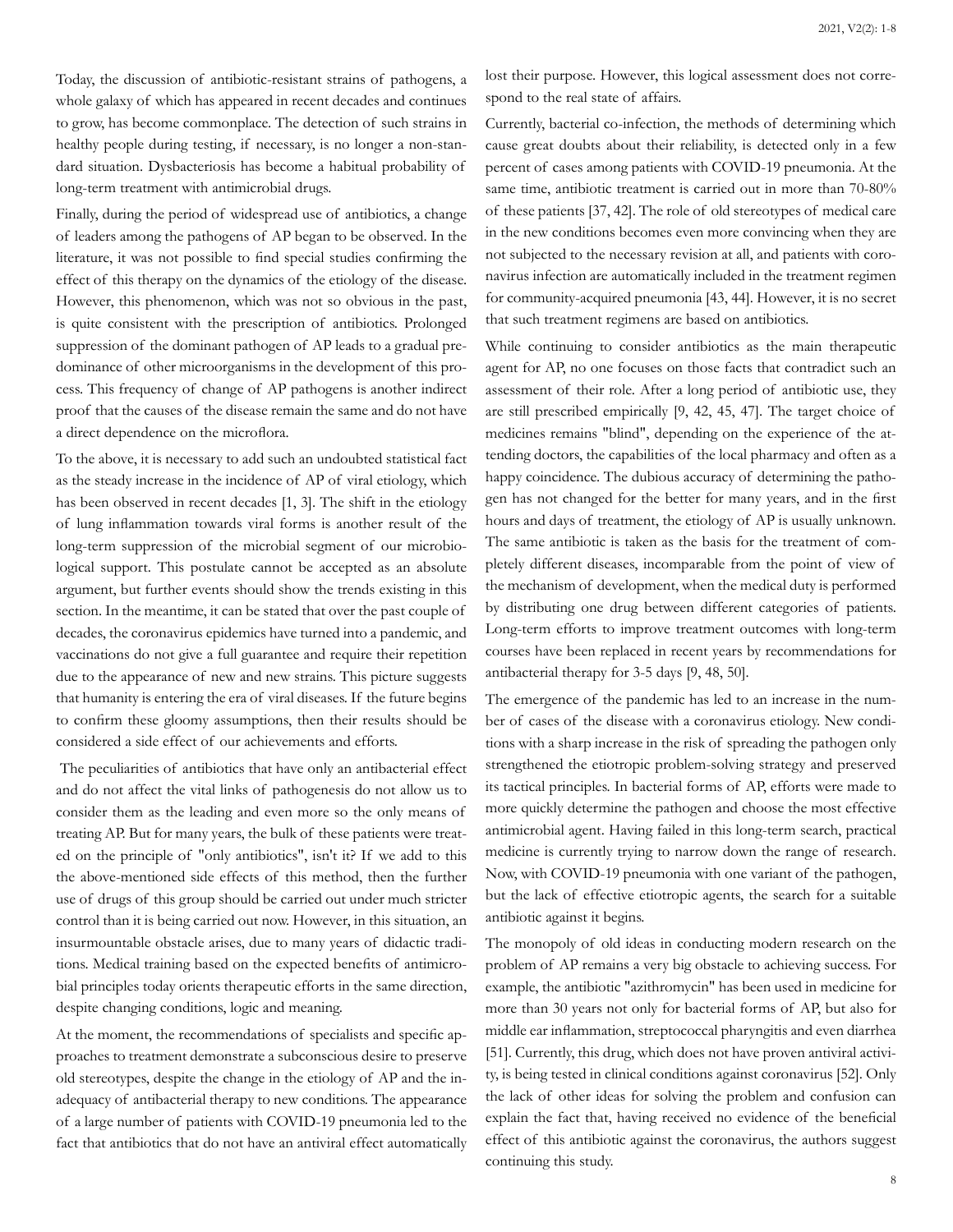Thus, antibiotics, even in the initial period of their maximum effectiveness, were not a specific means of helping with AP and cannot correspond to the concept of the main, and even more so the only method of treating this disease. To date, the long-term use of antibiotics has reached a period when the preservation of their effectiveness can no longer be supported only by the development of new-generation drugs. The side effects of antibacterial therapy continue to change the microbiological environment around us. One of the consequences of this type of treatment is the growing tendency to change the pathogens of AP with the growth of viral forms of the disease and a decrease in the role of antimicrobials themselves.

The biological consequences of the widespread use of antibiotics have already passed the point of no return. They should be perceived as a persistent phenomenon that can only develop further. However, in order to understand the depth and significance of these consequences for the future, as well as to level the observed trends, it is necessary to realize the didactic negative impact of this type of therapy on the formation of a professional worldview. This is the only consequence of antibiotics that can be corrected, and its correction completely depends on each of us.

#### **8. Conclusion**

Optimal ways of providing care to patients with AP for several decades remain one of the most discussed, but almost unchanged areas of therapeutic medicine. In the last couple of years, interest in this section has increased dramatically as a result of the development of the pandemic and the appearance of a large number of patients with COVID-19 pneumonia. The loss of the usual treatment regimens for this form of AP turned into a wide search for new etiotropic drugs, although the effectiveness of the previous treatment of this group of patients caused deep concern among experts. The research conducted today continues to be based on the previous concept of the disease, which frankly contradicts a number of fundamental provisions of medicine. The continuation of this path in solving the AP problem excludes the guarantee of success and progress in the future. A radical revision of the AP doctrine is the first and inevitable step of further research.

#### **Reference**

- 1. [Rudan I, Boschi-Pinto C, Biloglav Z, Mulholland K, Camp](https://pubmed.ncbi.nlm.nih.gov/18545744/)bell H. [Epidemiology and etiology of childhood pneumonia. Bull World](https://pubmed.ncbi.nlm.nih.gov/18545744/) [Health Organ. 2008; 86: 408–16.](https://pubmed.ncbi.nlm.nih.gov/18545744/)
- 2. WHO Revised global burden of disease 2002 estimates. 2004.
- 3. [Ruuskanen O, Lahti E, Jennings LC, Murdoch DR. "Viral pneumo](https://pubmed.ncbi.nlm.nih.gov/21435708/)[nia". Lancet. 2011; 377: 1264–75.](https://pubmed.ncbi.nlm.nih.gov/21435708/)
- 4. https://en.wikipedia.org/wiki/Severe acute respiratory syndrome
- 5. [Ing AJ, Cocks C, Green JP. COVID-19: in the footsteps of Ernest](https://pubmed.ncbi.nlm.nih.gov/32461231/) [Shackleton. Thorax. 2020; 75: 693-4.](https://pubmed.ncbi.nlm.nih.gov/32461231/)
- 6. [Wu Z, McGoogan JM. Characteristics of and Important Lessons](https://pubmed.ncbi.nlm.nih.gov/32091533/)  [from the Coronavirus Disease 2019 \(COVID-19\) Outbreak in Chi](https://pubmed.ncbi.nlm.nih.gov/32091533/)-

na. Summary of a Report of 72 [314 Cases from the Chinese Center](https://pubmed.ncbi.nlm.nih.gov/32091533/) [for Disease Control and Prevention. JAMA. 2020; 323: 1239-42.](https://pubmed.ncbi.nlm.nih.gov/32091533/)

- 7. [Merad M, Martin J.C. Pathological inflammation in patients with](https://pubmed.ncbi.nlm.nih.gov/32488203/) [COVID-19: a key role for monocytes and macrophages. Nat Rev](https://pubmed.ncbi.nlm.nih.gov/32488203/) [Immunol. 2020; 20: 448.](https://pubmed.ncbi.nlm.nih.gov/32488203/)
- 8. [Ra SH, Lim JS, Kim G, Kim MJ, Jung J, Kim S. Upper respiratory](https://pubmed.ncbi.nlm.nih.gov/32963115/) [viral load in asymptomatic individuals and mildly symptomatic pa](https://pubmed.ncbi.nlm.nih.gov/32963115/)[tients with SARS-CoV-2 infection. Thorax. 2021; 76: 61-3.](https://pubmed.ncbi.nlm.nih.gov/32963115/)
- 9. [Metlay JP, Waterer GW, Long AC, Anzueto A, Brozek J, Crothers](https://pubmed.ncbi.nlm.nih.gov/31573350/)  [K, et al., on behalf of the American Thoracic Society and Infectious](https://pubmed.ncbi.nlm.nih.gov/31573350/) [Diseases Society of America. "Diagnosis and Treatment of Adults](https://pubmed.ncbi.nlm.nih.gov/31573350/) [with Community-acquired Pneumonia. An Official Clinical Practice](https://pubmed.ncbi.nlm.nih.gov/31573350/) [Guideline of the American Thoracic Society and Infectious Diseases](https://pubmed.ncbi.nlm.nih.gov/31573350/)  [Society of America". American Journal of Respiratory and Critical](https://pubmed.ncbi.nlm.nih.gov/31573350/) [Care Medicine. 2019; 200: e45-e67.](https://pubmed.ncbi.nlm.nih.gov/31573350/)
- 10. [Singer M, Deutschman CS, Seymour CW, Shankar-Hari M, Annane](https://pubmed.ncbi.nlm.nih.gov/26903338/) [D, Bauer M, et al., "The Third International Consensus Definitions](https://pubmed.ncbi.nlm.nih.gov/26903338/) [for Sepsis and Septic Shock \(Sepsis-3\)". JAMA. 2016; 315: 801–10.](https://pubmed.ncbi.nlm.nih.gov/26903338/)
- 11. [Rhodes A, Evans LE, Alhazzani W, Levy MM, Antonelli M, Fer](https://pubmed.ncbi.nlm.nih.gov/28101605/)[rer R, et al., "Surviving Sepsis Campaign: International Guidelines](https://pubmed.ncbi.nlm.nih.gov/28101605/) [for Management of Sepsis and Septic Shock: 2016". Intensive Care](https://pubmed.ncbi.nlm.nih.gov/28101605/) [Medicine. 2017; 43 \(3\): 304–77.](https://pubmed.ncbi.nlm.nih.gov/28101605/)
- 12. [Ceccato A, Torres A. Sepsis and community-acquired pneumonia.](https://arh.amegroups.com/article/view/4364/5301) [Ann Res Hosp. 2018; 2: 7.](https://arh.amegroups.com/article/view/4364/5301)
- 13. [Sanjay S. Community-Acquired Pneumonia. Merck Manual for the](https://www.msdmanuals.com/en-in/professional/pulmonary-disorders/pneumonia/community-acquired-pneumonia) [Professional. 2020.](https://www.msdmanuals.com/en-in/professional/pulmonary-disorders/pneumonia/community-acquired-pneumonia)
- 14. [Waterer GW, Quasney MW, Cantor RM, Wunderink RG. \(2001\).](https://pubmed.ncbi.nlm.nih.gov/11401880/) [Septic Shock and Respiratory Failure in Community-acquired Pneu](https://pubmed.ncbi.nlm.nih.gov/11401880/)[monia Have Different TNF Polymorphism Associations.AJRCCM.](https://pubmed.ncbi.nlm.nih.gov/11401880/)  [2001; 163: 1599-604.](https://pubmed.ncbi.nlm.nih.gov/11401880/)
- 15. [Lin GL, McGinley JP, Drysdale SB, Pollard AJ. Epidemiology and](https://pubmed.ncbi.nlm.nih.gov/30319615/) [immune pathogenesis of viral sepsis. Front Immunol. 2018; 9: 2147.](https://pubmed.ncbi.nlm.nih.gov/30319615/)
- 16. [Weiss SL, Peters MJ, Alhazzani W, Agus MSD, Flori HR, Inwald](https://pubmed.ncbi.nlm.nih.gov/32032273/) [DP, et al., Surviving sepsis campaign international guidelines for the](https://pubmed.ncbi.nlm.nih.gov/32032273/) [management of septic shock and sepsis-associated organ dysfunction](https://pubmed.ncbi.nlm.nih.gov/32032273/) [in children. Intensive Care Med 46. 2020; 21: e52-e106.](https://pubmed.ncbi.nlm.nih.gov/32032273/)
- 17. [Garcia-Vidal C, Ardanuy C, Tubau F, Viasus D, Dorca J, Linares J,](https://pubmed.ncbi.nlm.nih.gov/19996337/)  [et al., Pneumococcal pneumonia presenting with septic shock: host](https://pubmed.ncbi.nlm.nih.gov/19996337/)[and pathogen-related factors and outcomes. Thorax. 2010; 65: 77-81.](https://pubmed.ncbi.nlm.nih.gov/19996337/)
- 18. [AlOtair HA, Hussein MA, Elhoseny MA, Alzeer AH, Khan MF.](https://www.sciencedirect.com/science/article/pii/S1658361215000682) [Severe pneumonia requiring ICU admission: Revisited. Journal of](https://www.sciencedirect.com/science/article/pii/S1658361215000682) [Taibah University Medical Sciences. 2015; 10: 293-99.](https://www.sciencedirect.com/science/article/pii/S1658361215000682)
- 19. [Liapikou A, Ferrer M, Polverino E, Balasso V, Esperatti M, Piner](https://pubmed.ncbi.nlm.nih.gov/19140759/) [R, et al., Severe Community-Acquired Pneumonia: Validation of the](https://pubmed.ncbi.nlm.nih.gov/19140759/) [Infectious Diseases Society of America/American Thoracic Society](https://pubmed.ncbi.nlm.nih.gov/19140759/) [Guidelines to Predict an Intensive Care Unit Admission. Clin Infect](https://pubmed.ncbi.nlm.nih.gov/19140759/) [Dis. 2009; 48: 377–85.](https://pubmed.ncbi.nlm.nih.gov/19140759/)
- 20. [Restrepo MI, Mortensen EM, Rello J, Brody J, Anzueto A. Late ad](https://pubmed.ncbi.nlm.nih.gov/19880910/)[mission to the ICU in patients with community-acquired pneumonia](https://pubmed.ncbi.nlm.nih.gov/19880910/) [is associated with higher mortality. Chest. 2010; 137: 552–7.](https://pubmed.ncbi.nlm.nih.gov/19880910/)